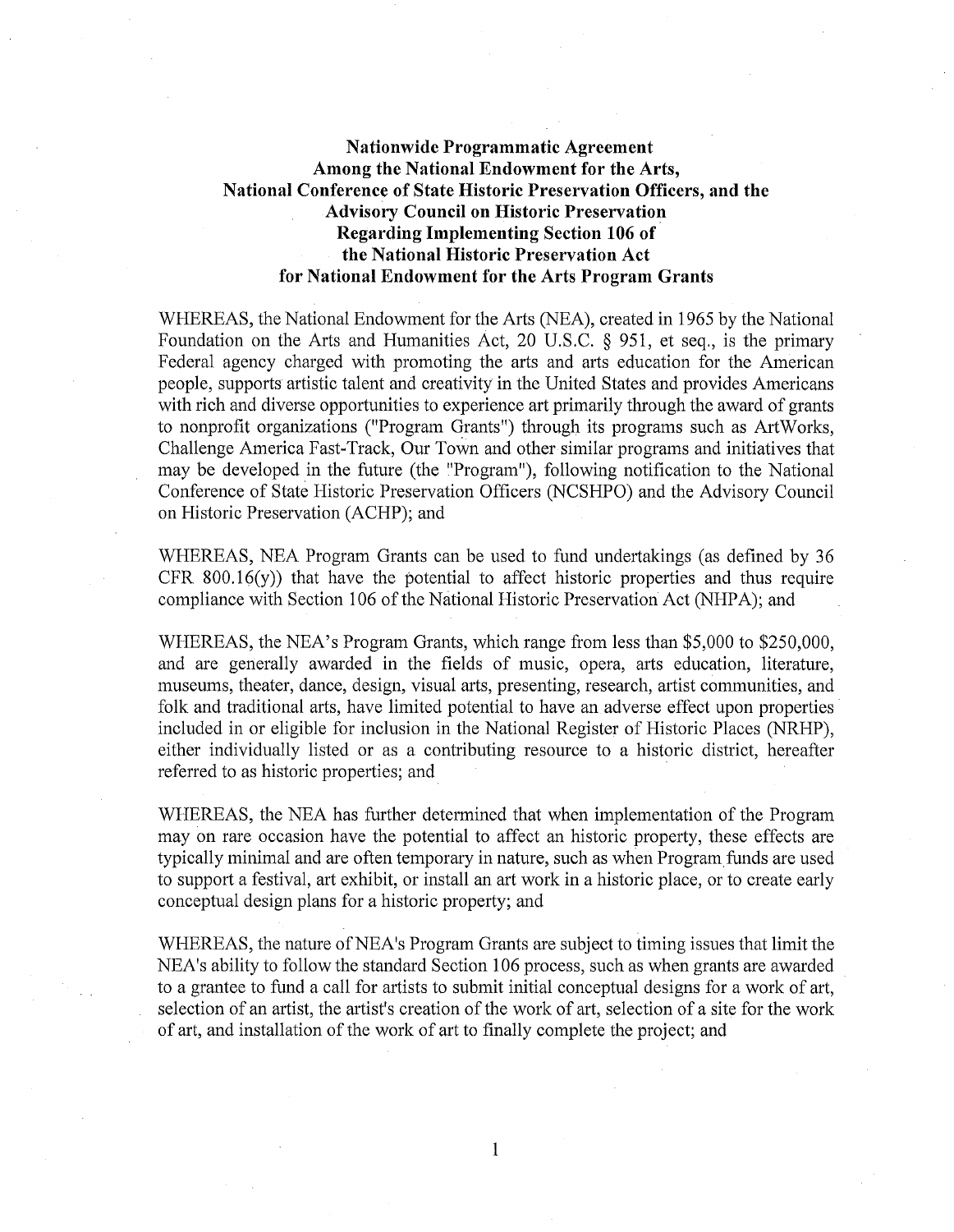WHEREAS, the NEA has consulted with the NCSHPO and the ACHP pursuant to 36 CFR 800. l 4(b) to find an alternative method to meet its obligations under Section 106 of the NHPA; and

WHEREAS, in addition to the ACHP and the NCSHPO, the NEA invited the National Association of Tribal Historic Preservation Officers (NATHPO), interested Native Hawaiian Organizations (NHOs), and federally recognized Indian tribes (Tribes) in the United States to participate in consultation during the development of this Programmatic Agreement (Agreement); and

WHEREAS interested parties responded to the NEA with comments describing their concerns, and the NBA has taken any comments received into account; and

WHEREAS, pursuant to the consultation conducted under 36 CFR 800.14(b) and considering comments received, the signatories have developed this Agreement to establish an efficient and effective program alternative for taking into account the effects of the Program on historic properties in the United States and for affording the ACHP a reasonable opportunity to comment on undertakings covered by this Agreement; and

WHEREAS, pursuant to this Agreement, the NEA will delegate the initiation of consultation under Section 106 to its grantees, except as provided herein as relates to Tribes; and

WHEREAS, the NEA will create a web portal on the NEA's website to provide information to its grantees on the Section 106 process and the tools necessary for grantees to fulfill their duties under this Agreement;

NOW, THEREFORE, the NBA, NCSHPO, and the ACHP agree that the Program shall be carried out in accordance with the following stipulations in order to take into account the effects of the Program on historic properties in the United States and that these stipulations shall govern compliance of the Program with Section 106 of the NHPA until this Agreement expires or is terminated.

## **Stipulations**

NEA shall ensure that the following measures are carried out:

- I. Applicability
	- A. This Agreement sets forth the process by which the NBA will meet its responsibilities pursuant to Section 106 for grants made to nonprofit organizations (undertakings) through its Program in the United States. The purpose of the Agreement is to improve the efficiency of Section 106 review for projects funded by NBA that have little to no potential to cause effects to historic properties, or that otherwise do not warrant case-by-case consultation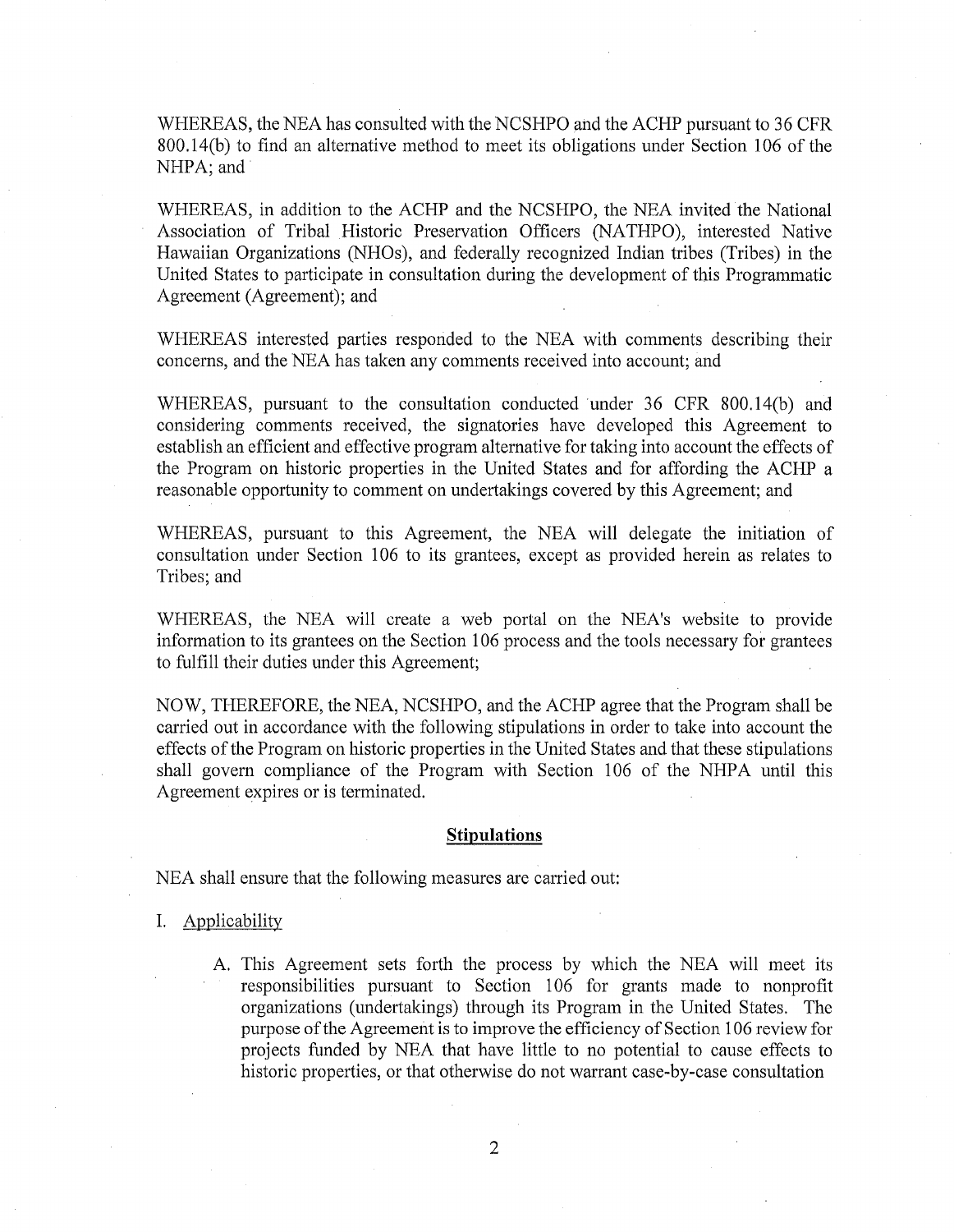with the State Historic Preservation Officers (SHPO) or any other consulting parties as required by statute or regulation.

B. This Agreement does not apply to projects located on tribal lands.

## II. Projects Exempted From Review

- A. Project types identified in Attachment 1 are those that would not typically result in any effect to historic properties regardless of the setting or surroundings where the work is undertaken. NEA's Federal Preservation Officer or its designee will determine whether or not an exemption applies.
- B. For any project of a type listed in Attachment 1, the NEA may proceed without further Section 106 consultation.
- C. The NEA may revise Attachment 1 of this Agreement (types of exempted projects and activities) without formally amending the Agreement, provided it consults with the other signatories regarding the proposed revisions, obtains the written concurrence of NCSHPO and ACHP, and provides a copy of the revised Attachment 1 to all SHPOs, NCSHPO and ACHP will respond with their concurrence in a timely fashion (30 days or less).
- D. Any dispute over the NEA's Federal Preservation Officer's application of an exemption will be resolved pursuant to Section VI.A, herein.

## III. Delegation of Responsibilities by the NEA to Program Grantees

- A. Pursuant to 36 CFR 800.2(c)(4), the NEA authorizes its grantees aspects of routine Section 106 coordination for all Program projects not listed as exempt in Attachment 1. Delegation of this responsibility may not be transferred to any other agency or party. As such, except as provided for in stipulation III.B., grantees may independently perform the work and consultation described in 36 CFR 800.3 through 800.6 on behalf of the NEA except as provided in Section V.E below,
- B. The NEA will be responsible for the following actions, which may not be delegated to grantees:
	- 1. The NEA shall initiate consultation with Tribes in accordance with federal requirements for government-to-government consultation;
	- 2. In the event of a dispute that cannot be resolved within 90 calendar days, regardless of the nature ( designation of Area of Potential Effect, suitability of consulting parties, phased identification, eligibility, and effects determinations), the NEA shall be involved in the resolution in accordance with Section VI, A. of this Agreement and with 36 CFR Part 800;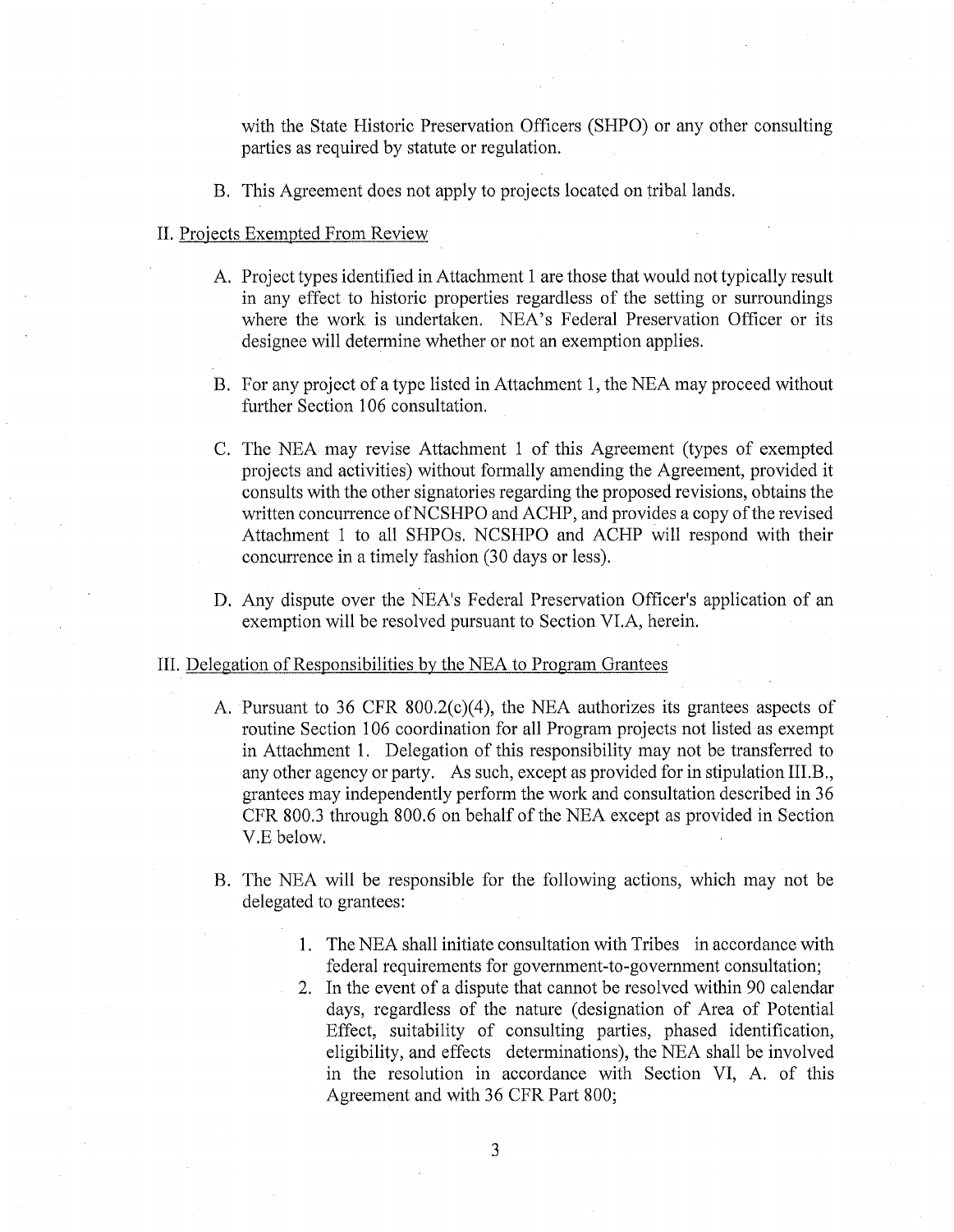- 3. Consultation for projects where a grantee and SHPO have determined that adverse effects to historic properties are unavoidable; and
- 4. Resolution of adverse effects through a Memorandum of Agreement (MOA) or Programmatic Agreements.

## IV. Consultation With Federally Recognized Tribes

In recognition of the unique government-to-government relationship between the Federal government and federally recognized Tribes, the NEA shall take the lead in identifying and establishing consultation with Tribes pursuant to 36 CFR 800.2(c)(2) and 36 CFR 800.3(c)-(f). The NEA shall ensure that consultation with Tribes is initiated early in project planning to identify cultural, confidentiality, or other concerns and to allow adequate time for consideration of such concerns in the planning process.

## V. Review of Projects By the NEA and Program Grantees

- A. Projects will be reviewed by the NEA and its Program grantees as described below and illustrated in Attachment 2.
- B. For those projects not exempt from review under terms of Stipulation II, the NEA shall review the undertakings in accordance with 36 CFR 800.3 and determine whether an undertaking may have the potential to affect a historic property. If so, the NEA will notify the Program grantee in a grant award letter, notify the SHPO, and release the funds on the condition that the grantee:
	- 1. Follows the *Secretary of the Interior's Standards for the Treatment of Historic Properties* (36 CFR 68) in planning and executing the undertaking. www.nps.gov/tps/standards/rehabilitation/guidelines/index.htm;
	- 2. In consultation with the SHPO, plans and designs projects in a way that avoids, to the extent practical, adverse effects on properties listed on or eligible for the National Register of Historic Places;
	- 3. Seeks and considers the views of other consulting parties and the public, as appropriate, in a manner that reflects the nature and complexity of the undertaking and its effects on historic properties, and the likely interest of the public in the effects on historic properties;
	- 4. Consults with the appropriate SHPO, NHO, as well as local government bodies and other recognized consulting parties, and notifies NEA of any outcome 30 days before taking any action that has the potential to have an adverse effect on historic property, in accordance with section V .D herein;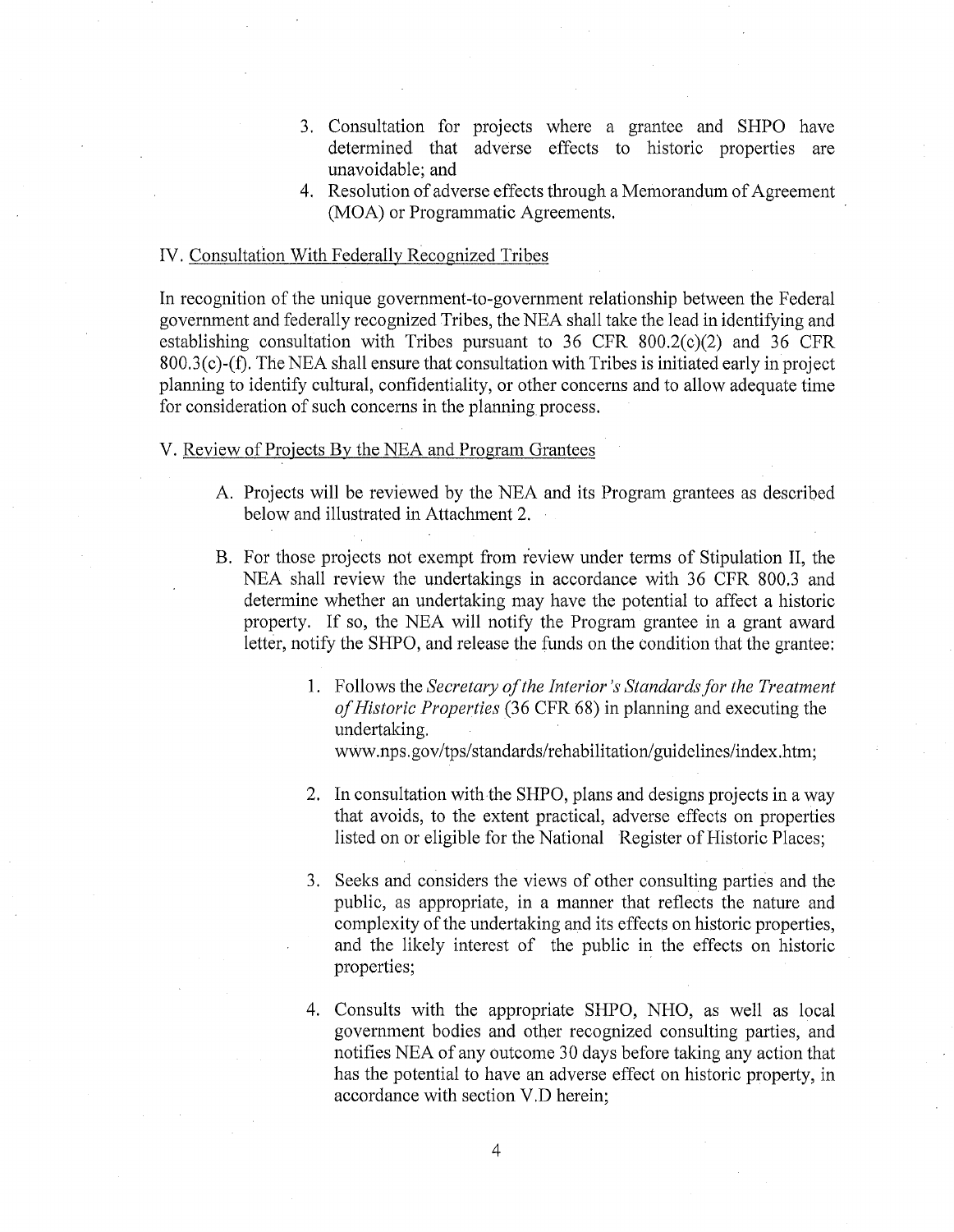- 5. Notifies the NEA immediately if it becomes aware that the grantee's Program project has the potential to have an effect on properties of religious and cultural significance to Tribes; and
- 6. Certifies at the completion of its project that it has complied with all of the foregoing conditions of funding.
- C. Program grantees shall complete the requirements of 36 CFR 800.3 and 800.4 on behalf of the NEA to initiate consultation and complete the identification and evaluation of historic properties and assessment of effects.
- D. If the grantee determines that Program activities could result in "no historic properties affected" or "no adverse effect," and the SHPO concurs with the determination, the grantee must notify the NEA and SHPO within 30 days. If there are no objections from consulting parties within the 30-day period, the grantee will notify the NEA of its intent to proceed with the undertaking.
	- 1. If the grantee receives written objections from the SHPO, Tribe or other consulting parties during the 30-day review for findings of"no historic properties affected" or "no adverse effect," the grantee will review the matter in consultation with NEA.
	- 2. If NEA decides that the objection should not change the effect finding and determines it wants to support the "no historic properties affected" or "no adverse effect" finding, NEA will request the ACHP's advisory opinion in accordance with 36 CFR 800.4(d)(d(iv) or 36 CFR 800.5(3).
- E. If the grantee determines that the undertaking could have an adverse effect on historic properties after consulting with the SHPO and consulting parties, that adverse effects can be resolved, the grantee must notify the NEA and SHPO within 30 days. If there are no objections from consulting parties within the 30-day period, the grantee will notify the NEA of its intent to proceed with the undertaking and work with the NEA, **SHPO** and consulting parties in the development of a Memorandum of Agreement (MOA) to resolve adverse effects, as set forth in the initial notice.
- F. If the grantee determines that the undertaking could have an adverse effect on historic properties, and there is a dispute regarding the resolution of adverse effects, the grantee must notify the NEA within 30 days. In these instances, the NEA will be responsible for making the ultimate finding of adverse effect, coordinating the consultation, and entering into a MOA to resolve adverse effects if possible. If the dispute cannot be resolved, Administrative Provision VI A. Dispute Resolution shall apply.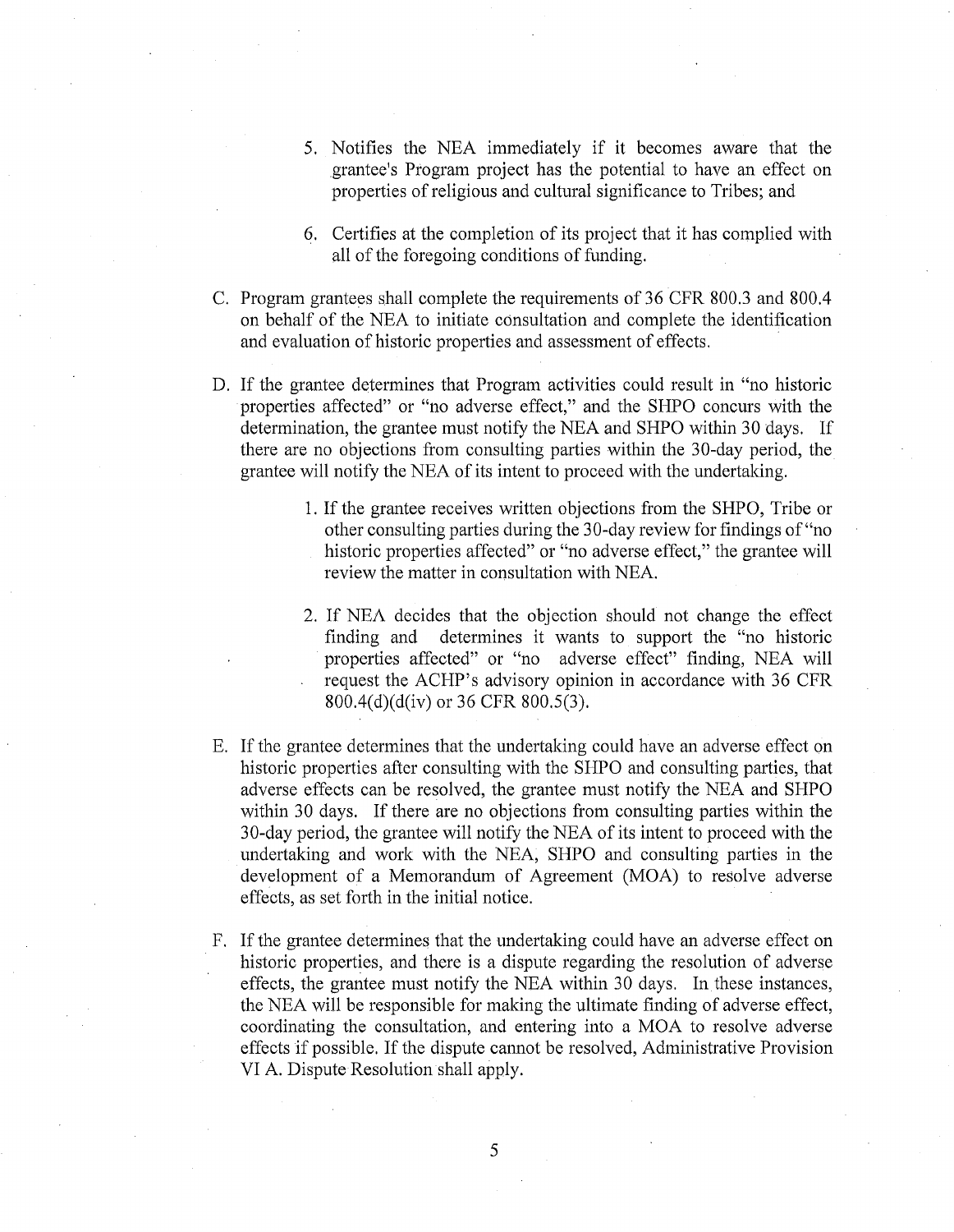## VI. Administrative Provisions

#### A. Dispute Resolution

If a Program grantee, SHPO, NCSHPO, or ACHP objects in writing to the NEA regarding any action carried out or proposed with respect to the implementation of the Agreement, then the NEA shall consult with the objecting party to resolve the objection. If after such consultation, the NEA determines that the objection cannot be resolved through consultation, the NEA shall forward all documentation relevant to the objection to the ACHP, including the NEA's proposed response to the objection. Within thirty (30) days after receipt of all pertinent documentation, the ACHP shall exercise one of the following options:

- 1. Advise the NEA that the ACHP concurs in the NEA's proposed response to the objection, whereupon the NEA will respond to the objection accordingly; or
- 2. Provide the NEA with recommendations, which NEA shall take into account in reaching a final decision regarding its response to the objection.

Should the ACHP not exercise one of the above options within thirty (30) days after receipt of all pertinent documentation, the NEA may move forward with its proposed response to the objection.

If a consulting party or a member of the public objects to actions proposed by the NEA for an undertaking carried out under this Agreement, the NEA will consult with the objecting party to resolve the objection in accordance with the requirements of 36 CFR 800.4 - 800.6.

#### B. Unanticipated Discoveries During Project Implementation

- 1. If previously unidentified historic properties or human remains are discovered during project implementation or if unanticipated effects occur on historic properties that were the subject of Section 106 reviews, the grantee will immediately halt all construction activities within the immediate vicinity of the discovery and along with the contractor shall:.
	- a. Inspect the work site to determine the extent of the discovery and ensure construction activities are halted;
	- b. Clearly mark the area of the discovery;
	- c. Implement measures to avoid vandalism or looting; and
	- d. Notify NEA and the SHPO and nearest Tribe, as applicable, and other consulting parties of the discovery.
- 2. NEA will coordinate with the grantee and the SHPO to comply with 36 CFR 800.13.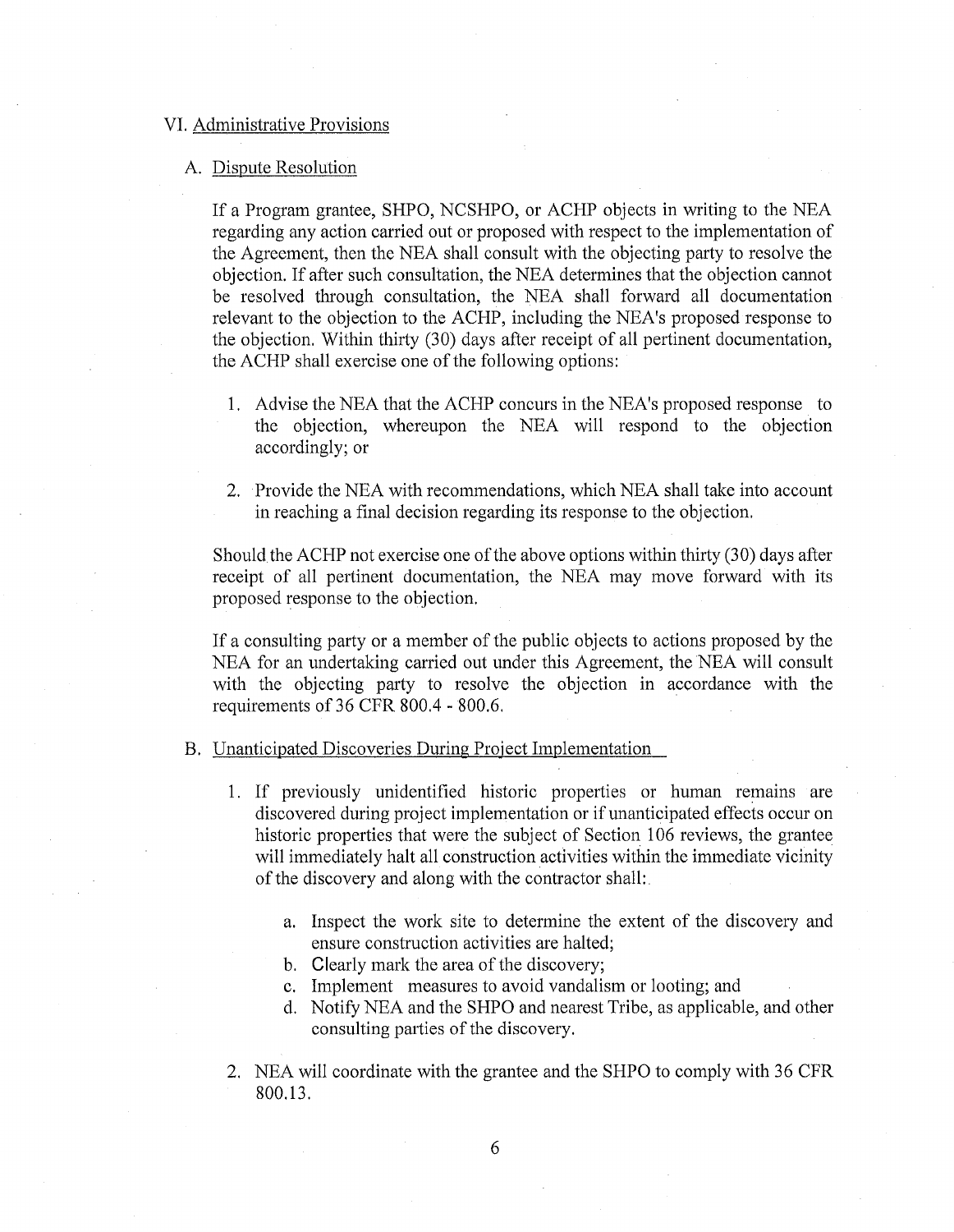## C. Amendments

Any party to this Agreement may request that it be amended, whereupon the parties shall consult to consider such amendment. The amendment will be effective on the date a copy of the amendment is signed by all of the original signatories. Any amendments shall be filed with the ACHP.

## D. Duration and Termination of Agreement

This Agreement shall become effective upon its approval and execution by all the signatory parties, and shall remain in effect until December 31, 2024. Thereafter, if the parties wish to extend its term and contents, an amendment stating the period for which the Agreement will be extended shall be executed by all parties.

Any party to this Agreement may terminate it by providing thirty (60) days written notice to the other parties, provided that the parties shall consult during the period prior to termination to seek agreement on amendments or other action that would avoid termination. If, after the 60 day period, the parties are unable to reach an amendment or other action to avoid termination, the party requesting termination shall notify the other signatories in writing and the Agreement shall be terminated. In the event of termination, the NEA shall conduct individual project reviews pursuant to 36 CFR Part 800.

- E. Reporting and Evaluation of the Programmatic Agreement
	- 1. Upon the execution of this Agreement, NEA, ACHP and NCSHPO shall meet within two years by March 1, 2016 to evaluate the effectiveness of the Agreement and the appropriateness of revising any of its stipulations. This notification may be done informally (e.g., via email).
	- 2. The NEA will prepare an annual report that details the number of projects subject to the terms of the Agreement, and which exemptions, if any, were used. This report will be distributed to the ACHP and NCHPO to allow the parties to distribute the report as necessary and to evaluate the effectiveness of the Agreement. NEA will post the report to its open government web page for dissemination to other interested parties and the public.
	- 3. The NEA will, by January 15, 2016, provide ACHP and NCSHPO with its recommendations on how the Agreement might be amended to best carry out the intent and purpose of this Agreement.

Execution and implementation of this Agreement evidences that the National Endowment for the Arts has satisfied its Section 106 responsibilities for all individual undertakings made pursuant to its Program Grants.

7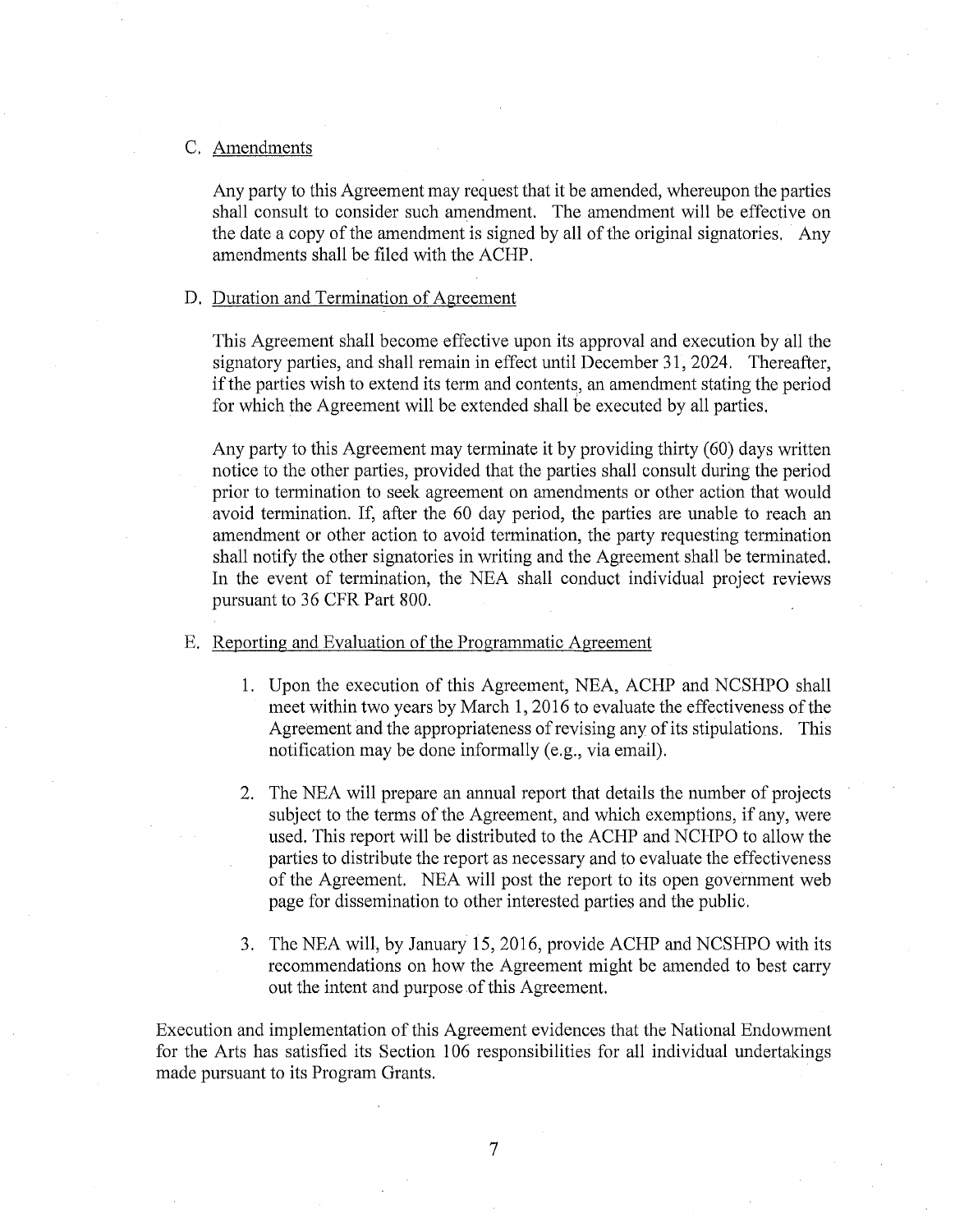# SIGNATORIES:

# NATIONAL ENDOWMENT FOR THE ARTS

*J~.(* LJ;/J/1· Joan Shigekawa, Acting Chairman Date

NATIONAL CONFERENCE OF STATE HISTORIC PRESERVATION OFFICERS

 $6514$ <br>Date Elizabeth Hughes

ADVISORY COUNCIL ON HISTORIC PRESERVATION

 $\frac{20 \text{ JUN } 2014}{\text{Date}}$ M. Wayne Donaldson, Chairman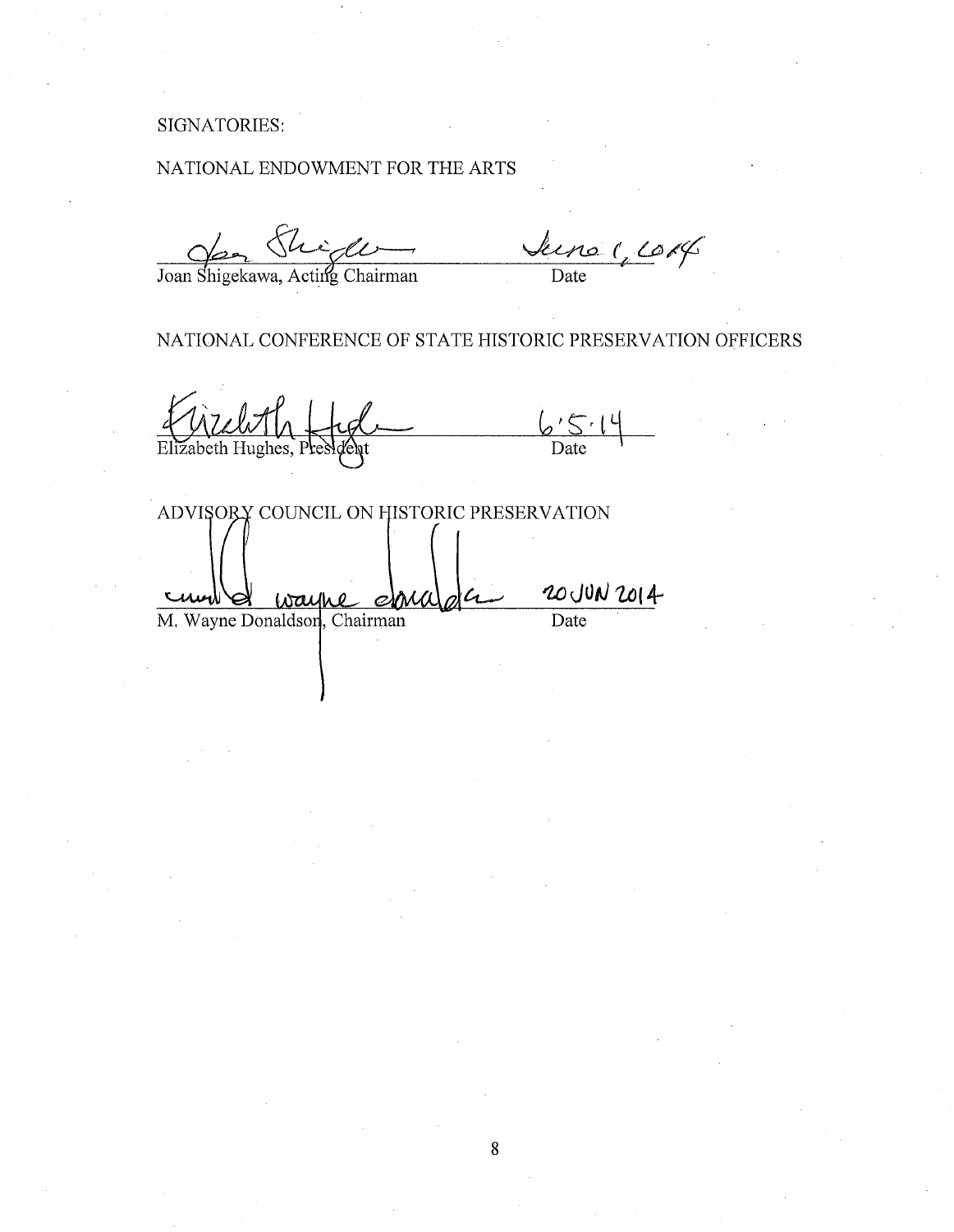## **Attachment 1**

## **Categorical Exemption of Projects With Little or No Potential to Affect Historic Properties**

IfNEA has questions or requires technical assistance with this attachment, it may seek the counsel of appropriately trained internal staff, if those individuals are available and seeking their counsel is practicable, or contact the ACHP, relevant SHPO or the National Park Service for guidance. For any item in this Attachment, grantees may develop efficiencies with the SHPO, if they will have a number of projects that fit a specific category (or categories) of action.

- 1. In-kind replacement or repairs within an existing facility that is not 50 years or older, determined to be eligible or listed individually or as a contributing element on the National Register of Historic Places.
- 2. Public events of a limited size and duration causing no permanent effect on locations that are listed or eligible for listing in the National Register of Historic Places  $(e.g.,)$ book festival on the National Mall, theater production in New York City's Central Park, dance workshop at the Log Cabin in the Presidio in San Francisco).
- 3. Structures and installations for outdoor art and cultural festivals with minimal to no ground disturbance that are carried out in such a manner that does not preclude returning the site to its original condition.
- 4. Outdoor murals and other art painted on, mounted on, or adjacent to a building that is not 50 years or older, determined to be eligible listed individually or as a contributing element on the NRHP;
- 5. Temporary public art such as sculpture, statuary, banners, mixed-media or painting provided it is 100% reversible, and in no way damages or necessitates the installation of hardware on a resource determined to be eligible, listed individually or as a contributing element on the NRHP.
- 6. Permanent wayfinding signs and other similar artistic directional installations, provided they are not installed in a location that is listed or eligible for listing either individually or as a contributing resource on the NRHP or on a building that is 50 years old or older or determined to be eligible, listed individually or as a contributing element on the NRHP.
- 7. Small structures such as benches, bus shelters, produce stands and similar small structures, that do not require substantial ground disturbance to be installed, provided they are not attached to or dependent upon buildings or structures listed in or eligible for listing either individually or as a contributing resource on the NRHP and do not preclude the returning the site to its original condition.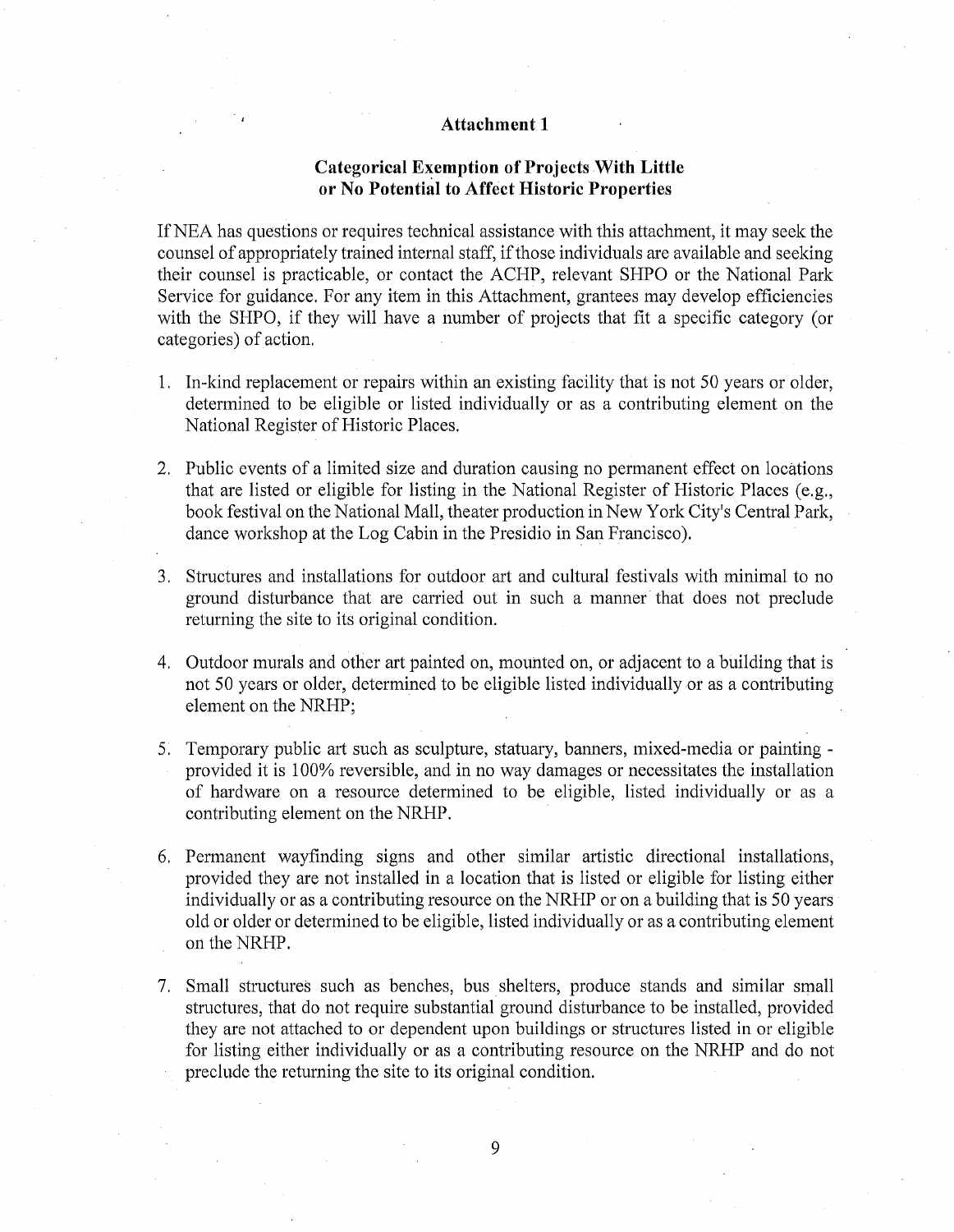- 8. Maintenance and rehabilitation of a landscape consistent with the site's existing purpose and use (e.g., community garden, urban park), if not located within a known archeological site. Creation of new community gardens or addition of large-scale landscape elements are not included in this exemption.
- 9. Projects and programs that support conceptual planning, design and research.

a. Examples include:

- i. Feasibility and planning studies;
- ii. Early design development work, such as conceptual drawings and renderings;
- iii. Design competitions;
- iv. Community workshops;
- v. Cultural asset mapping; and
- vi. Design charrettes.
- b. This exclusion may not be applied if the project or program phase that is being supported:
	- 1. Will go beyond the planning, study, research or competition phase; or
	- ii. Is an attempt to segment the project to avoid review and result in an actual selection or decision, that limits consideration of other reasonable alternatives.
- 10. Information gathering, data analysis and processing, information dissemination, review, interpretation and development of documents. Examples include but are not limited to : document mailings, publication and distribution, training and information programs, historical and cultural demonstrations, and public affairs actions, studies, reports, proposals, analyses, literature reviews and computer modeling.